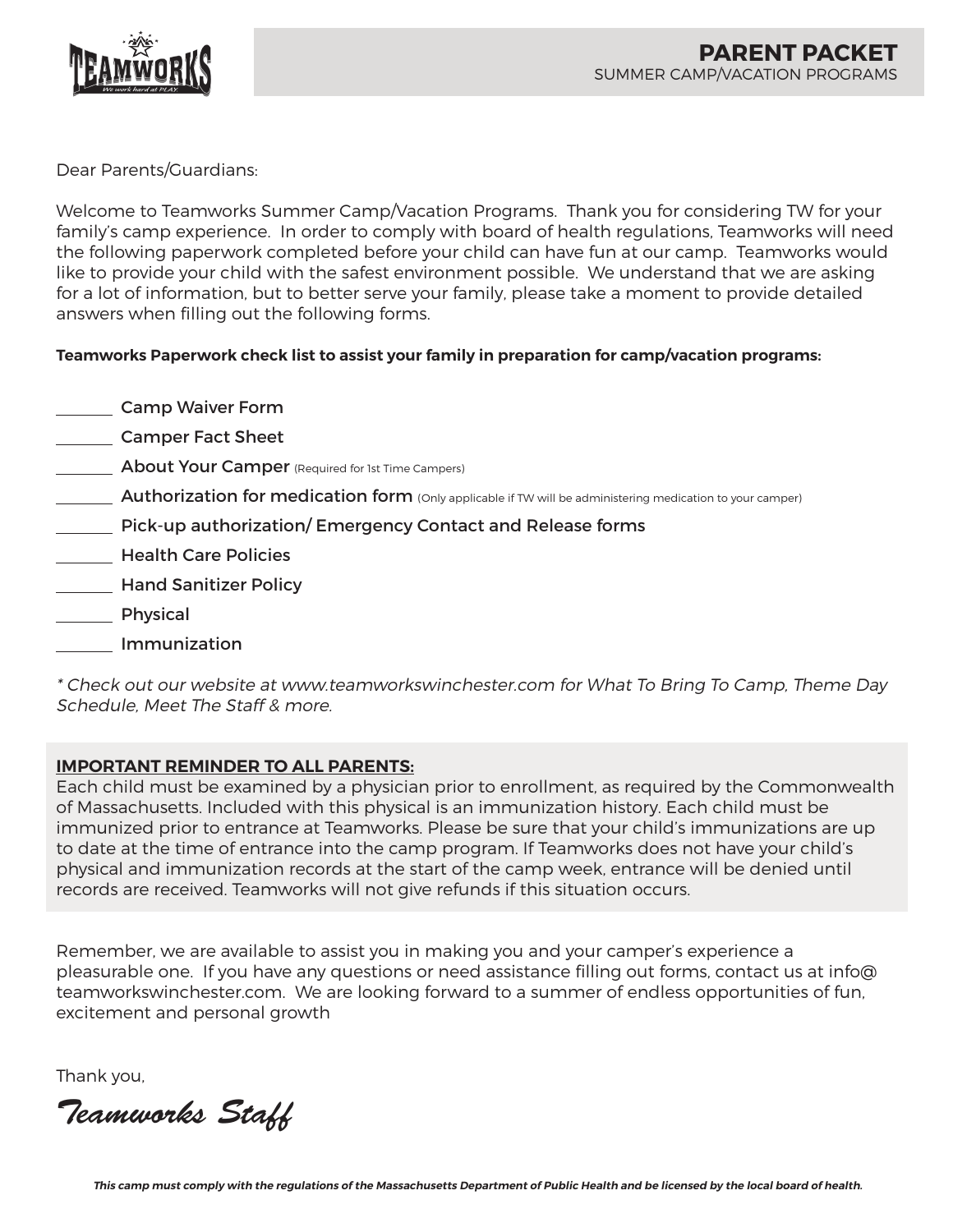**WAIVER FORM**

SUMMER CAMP/VACATION PROGRAMS

| State: Zip Code: Zip Code: |  |  |  |  |
|----------------------------|--|--|--|--|
|                            |  |  |  |  |
|                            |  |  |  |  |

### **HOLD HARMLESS RELEASE FORM**

In consideration of being allowed to enter into and use the Teamworks facility, and to participate in any of the Teamworks programs, related events and activities, the undersigned acknowledges, appreciates and agrees that:

- 1. The risk of injury from the activities involved in this program is significant, including the potential for permanent paralysis and death, and while particular rules, equipment, and personal discipline may reduce this risk, the risk of serious injury does exist; and,
- 2. I KNOWINGLY AND FREELY ASSUME ALL SUCH RISKS, both known and unknown, and assume full responsibility for my participation; and,
- 3. I willingly agree to comply with the stated and customary terms and conditions for participation. If, however, I observe any unusual significant hazard during my presence or participation, I will remove myself from participation and bring such to the attention of the nearest official immediately; and,
- 4. I further acknowledge and agree that in choosing to enter into and use the Teamworks facility, and engage in the activities, I recognize and accept that because the Teamworks facility is open for use by many other individuals, I am at a higher risk of exposure to and/or contracting COVID-19 or other diseases such as influenza or Legionnaires Disease; and,
- 5. I KNOWINGLY AND FREELY ASSUME ALL SUCH RISKS, both known and unknown, and assume full responsibility for all such risks; and,
- 6. I, for myself and on behalf of my heirs, assigns, personal representatives and next of kin, HEREBY RELEASE AND HOLD HARMLESS Teamworks/ Indoor Sports LLC, Winchester Community Park and any or all affiliated or subsidiary entities, their officers, officials, agents, and/or employees, other participants, sponsoring agencies, sponsors, advertisers, and if applicable, owners and lessors of premises used to conduct the event ("RELEASEES"), WITH RESPECT TO ANY AND ALL INJURY, DISABILITY, DEATH, or loss or damage to person or property; and,
- 7. In the event that a claim is brought by Participant or Releasee against the other, the defendant shall be able to recover reasonable attorneys' fees if incurred in successfully defending against such claim.

#### **I HAVE READ THIS RELEASE OF LIABILITY AND ASSUMPTION OF RISK AGREEMENT, FULLY UNDERSTAND ITS TERMS, UNDERSTAND THAT I HAVE GIVEN UP SUBSTANTIAL RIGHTS BY SIGNING IT, AND SIGN IT FREELY AND VOLUNTARILY WITHOUT ANY INDUCEMENT.**

I also,

- 1. Understand that Teamworks regularly takes pictures/videos during programs that are used for promotional purposes and give permission to Teamworks to use these pictures/videos without compensation.
- 2. I also understand that at any time I may request copies of background checks, health care policies, discipline policies, and procedures for filing grievances.

We at TEAMWORKS understand and appreciate specific family concerns and medical issues. If you have any specific requests, please make these concerns in written format to have on file with the camper's registration.

This is to certify that I, as parent/quardian with legal responsibility for this participant, do consent and agree to his/her release as provided above of all the Releasees, and for myself, my heirs, assigns, and next of kin, I release and agree to indemnify and hold harmless the releasees from any and all liabilities incident to my minor child's involvement or participation in these programs as provided above,

| Parent/ Guardian Signature |                      |           | <b>Print Name</b> |    | Date Signed |  |
|----------------------------|----------------------|-----------|-------------------|----|-------------|--|
|                            |                      |           |                   |    |             |  |
|                            |                      |           |                   |    |             |  |
|                            |                      |           |                   |    |             |  |
|                            | For Office Use Only: | <b>NC</b> | $\mathsf{R}$      | IS | <b>YR</b>   |  |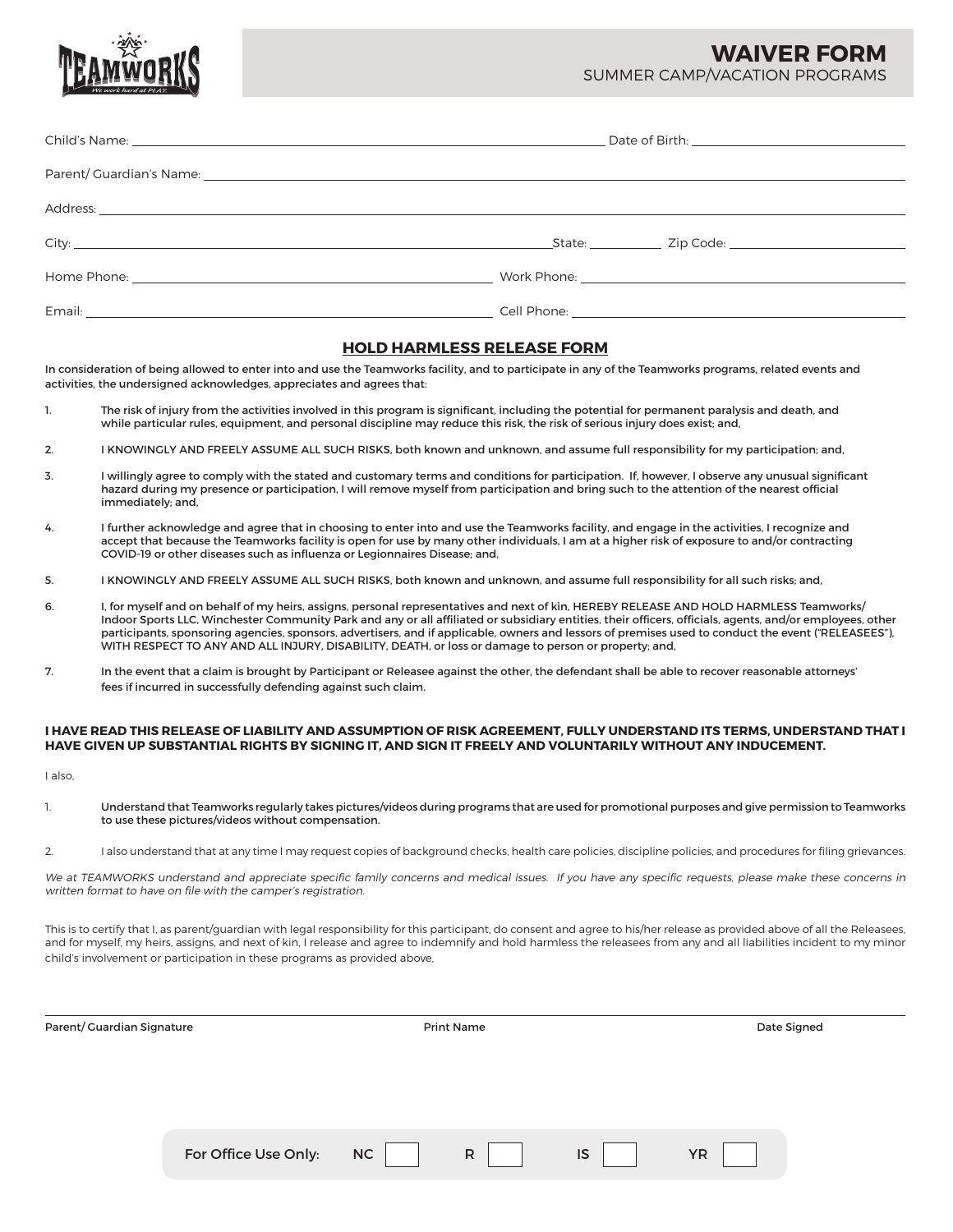

# **CAMPER FACT SHEET**

# **CHILD INFORMATION**

| <b>CHILD'S INDENTIFICATION INFORMATION</b>                                                                    |     |                                                         |                                                                                                                    |                                                                                                               |     |  |  |
|---------------------------------------------------------------------------------------------------------------|-----|---------------------------------------------------------|--------------------------------------------------------------------------------------------------------------------|---------------------------------------------------------------------------------------------------------------|-----|--|--|
|                                                                                                               |     |                                                         |                                                                                                                    |                                                                                                               |     |  |  |
|                                                                                                               |     |                                                         |                                                                                                                    |                                                                                                               |     |  |  |
|                                                                                                               |     |                                                         |                                                                                                                    |                                                                                                               |     |  |  |
| <b>PARENT/ GUARDIAN INFORMATION</b>                                                                           |     |                                                         |                                                                                                                    |                                                                                                               |     |  |  |
| <b>PRIMARY CONTACT</b> (Authorized to sign-out camper)                                                        |     |                                                         |                                                                                                                    | <b>SECONDARY CONTACT</b> (Authorized to sign-out camper)                                                      |     |  |  |
| Parent/ Guardian Name: Name and Allen and Allen and Allen and Allen and Allen and                             |     |                                                         |                                                                                                                    |                                                                                                               |     |  |  |
| Relationship to Child: National Assembly and Assembly and Assembly and Assembly and Assembly and Assembly and |     |                                                         |                                                                                                                    | Relationship to Child: National Accounts and Accounts are also also been accounted as a set of the set of the |     |  |  |
|                                                                                                               |     |                                                         |                                                                                                                    |                                                                                                               |     |  |  |
|                                                                                                               |     |                                                         |                                                                                                                    |                                                                                                               |     |  |  |
|                                                                                                               |     |                                                         |                                                                                                                    |                                                                                                               |     |  |  |
|                                                                                                               |     |                                                         |                                                                                                                    |                                                                                                               |     |  |  |
|                                                                                                               |     |                                                         |                                                                                                                    |                                                                                                               |     |  |  |
|                                                                                                               |     |                                                         |                                                                                                                    |                                                                                                               |     |  |  |
| *If different then child's home phone number or address                                                       |     | *If different then child's home phone number or address |                                                                                                                    |                                                                                                               |     |  |  |
| <b>MEDICAL INFORMATION</b>                                                                                    |     |                                                         |                                                                                                                    |                                                                                                               |     |  |  |
|                                                                                                               |     |                                                         |                                                                                                                    |                                                                                                               |     |  |  |
|                                                                                                               |     |                                                         |                                                                                                                    |                                                                                                               |     |  |  |
| Has/Does your camper have: (please circle)                                                                    |     |                                                         |                                                                                                                    |                                                                                                               |     |  |  |
| Frequent ear infections:                                                                                      | Yes | No                                                      | Diagnosed with ADD/ADHD:                                                                                           | Yes                                                                                                           | No  |  |  |
| Heart trouble:                                                                                                | Yes | No                                                      | Learning disabilities:                                                                                             | Yes                                                                                                           | No. |  |  |
| Headaches:                                                                                                    | Yes | No.                                                     | IEP:                                                                                                               | Yes                                                                                                           | No. |  |  |
| Seizures:                                                                                                     | Yes | No                                                      | Anxiety/Panic Disorders:                                                                                           | Yes                                                                                                           | No. |  |  |
| Diabetes:                                                                                                     | Yes | No.                                                     | Skin problems:                                                                                                     | Yes                                                                                                           | No. |  |  |
| Asthma:                                                                                                       | Yes | No                                                      | If yes, will they have an inhaler?                                                                                 | Yes                                                                                                           | No  |  |  |
|                                                                                                               |     |                                                         | If you answered yes to any of the above questions please give a detailed explanation:                              |                                                                                                               |     |  |  |
|                                                                                                               |     |                                                         | Please list all allergies and explain the cause, symptoms, treatments and if it is contact, ingestion or air born? |                                                                                                               |     |  |  |
|                                                                                                               |     |                                                         |                                                                                                                    |                                                                                                               |     |  |  |

Please list any other medical conditions that we should know about: \_\_

Will TEAMWORKS be administering medication during the camp day? No **No Alphant State State Sease make sure to fill out the consent form** 

 $\overline{a}$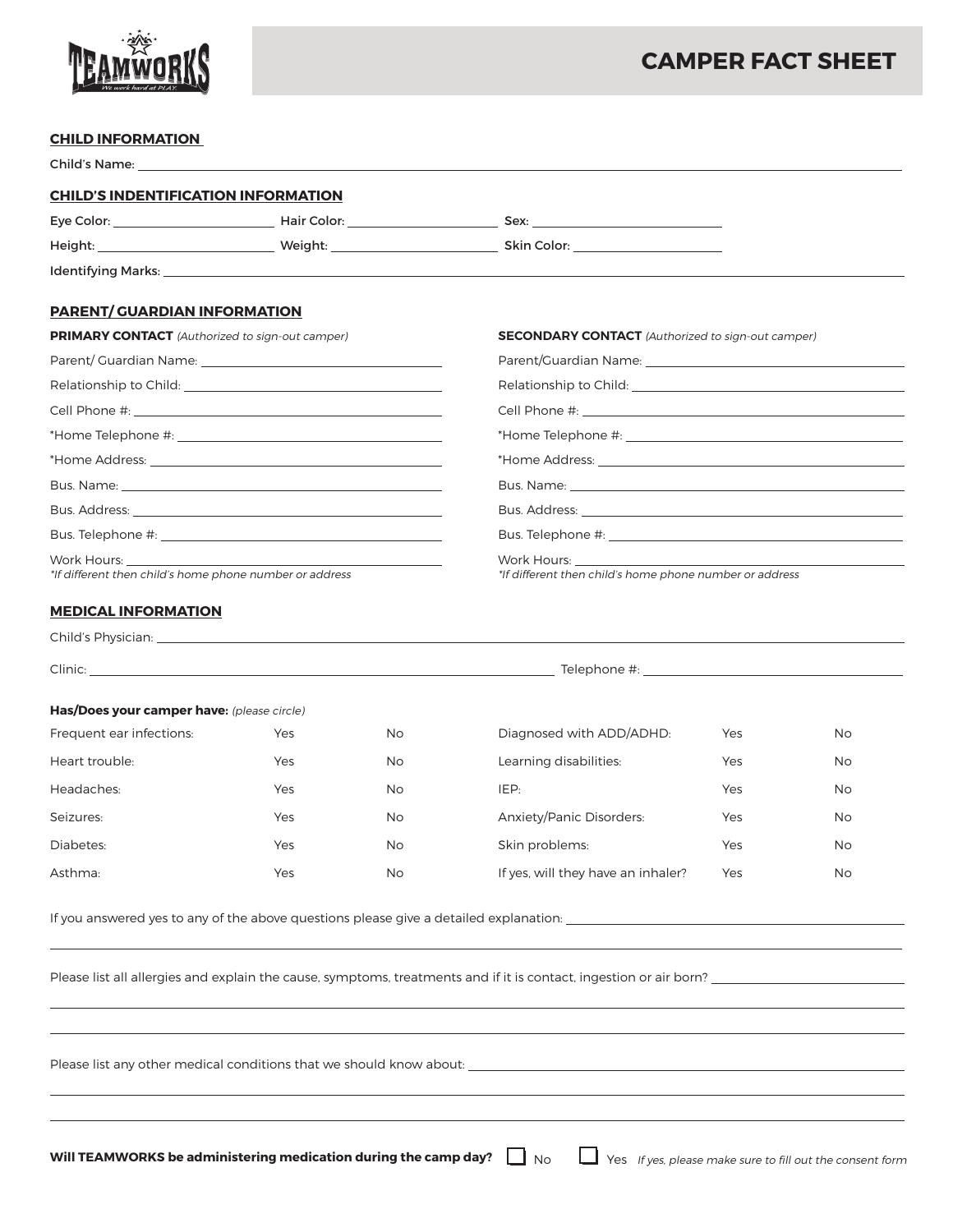

This form helps us better understand your camper and their needs. This will be a confidential form and will be used as a helpful guide for counselors to get to know your child better.

| Camper's Name: 1988 - 1988 - 1988 - 1988 - 1988 - 1988 - 1988 - 1988 - 1988 - 1988 - 1988 - 1988 - 1988 - 198 | Age: a contract the contract of the contract of the contract of the contract of the contract of the contract of the contract of the contract of the contract of the contract of the contract of the contract of the contract o |           |  |  |
|---------------------------------------------------------------------------------------------------------------|--------------------------------------------------------------------------------------------------------------------------------------------------------------------------------------------------------------------------------|-----------|--|--|
|                                                                                                               | Grade entering in the Fall:                                                                                                                                                                                                    |           |  |  |
| Is this your child's first summer at TEAMWORKS?                                                               | <b>YES</b>                                                                                                                                                                                                                     | <b>NO</b> |  |  |
| Has your child ever attended any other camps or summer programs?                                              | <b>YES</b>                                                                                                                                                                                                                     | ΝO        |  |  |

### **TELL US ABOUT YOUR CHILD**

 $\overline{a}$ 

 $\overline{a}$ 

 $\overline{a}$ 

 $\overline{a}$ 

 $\overline{a}$ 

 $\overline{a}$ 

What are some of their personality traits, interests & dislikes? :

Do they have any social, emotional or psychological behaviors that would be beneficial for our staff to know to give your child the best camp experience.?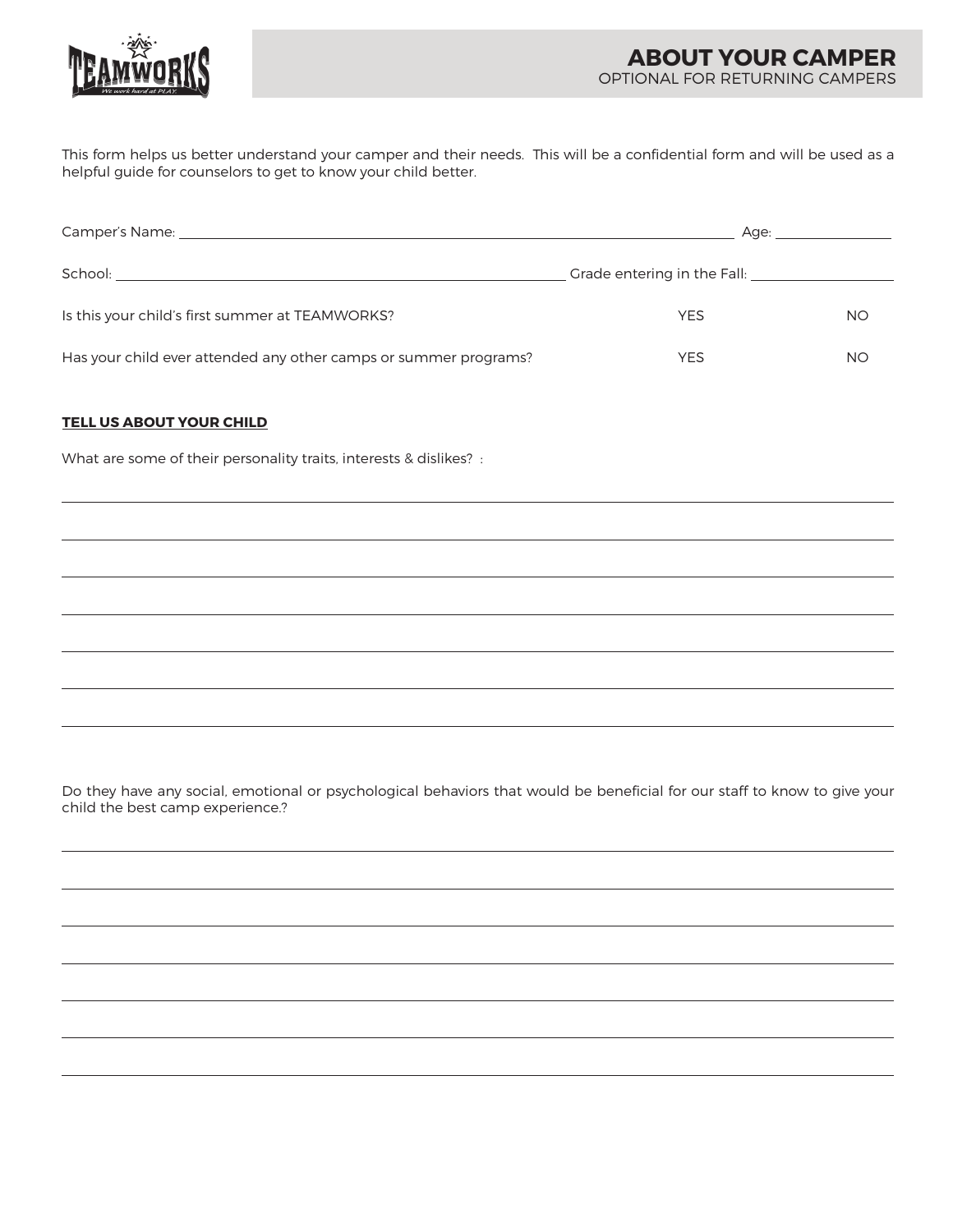

# **ADMINISTRATION OF MEDICATION CONSENT**

ONLY IF TEAMWORKS WILL BE ADMINISTERING MEDICATION

Child's Name: Date of Birth:

### **In accordance with Massachusetts State Law, TEAMWORKS' policy on the administration of medication is as follows:**

- Medication must arrive in the prescription container with date, dosage, and the doctor's name.
- A parent must sign the medication permission form, writing the purpose of the medication, the date and times of administration, and the amount given.
- Medication must be handed directly to an administrator, not left in the child's lunch box or equipment bag.

### **TEAMWORKS will not administer the following:**

- Non-prescription drugs (unless authorized by parent/guardian and a medication permission form is completed)
- Medication not contained in the prescription package. Single tablets or jarred liquid will not be administered and will therefore be sent home.
- Medication in any amount exceeding the dosage indicated on the bottle

| <b>Medicine</b>                                       | Route? (oral? topical?) | <b>Dose</b> | <b>Time</b>                                         | <b>Refrigeration</b> |  |
|-------------------------------------------------------|-------------------------|-------------|-----------------------------------------------------|----------------------|--|
|                                                       |                         |             | $\Box$ am $\Box$ pm $\Box$ Yes $\Box$ No            |                      |  |
|                                                       |                         |             |                                                     |                      |  |
| Does your child have any difficulty taking medicines? |                         |             | $\Box$ Yes $\Box$ No If yes, please decribe: $\Box$ |                      |  |
|                                                       |                         |             |                                                     |                      |  |

I hereby authorize Teamworks to administer the following medications to my child,in accordance with the Board of health regulations 105 CMR 430.160.

Parent/Guardian Signature and the principle of the Print Name Print Name Date Signed Date Signed

 $\overline{a}$ 

#### **Board Health Regulations for administering medication during camp hours**

#### **105 CMR 430.160 (A)**

Medication prescribed for campers shall be kept in original containers bearing the pharmacy label, which shows the date of filling, the pharmacy name and address, the filling pharmacist's initials, the serial number of the prescription, the name of the patient, the name of the prescribing practitioner, the name of the prescribed medication, directions for use and cautionary statements, if any, contained in such prescription or required by law, and if tablets or capsules, the number in the container. All over the counter medications for campers shall be kept in the original containers containing the original label, which shall include the directions for use.

#### **105 CMR 430.160 (C)**

Medication shall only be administered by the health supervisor\* or by a licensed health care professional authorized to administer prescription medications. The health care consultant shall acknowledge in writing the list of medications administered at the camp. If the health supervisor is not a licensed health care professional authorized to administer prescription medications, the administration of medications shall be under the professional oversight of the health care consultant. Medication prescribed for campers brought from home shall only be administered if it is from the original container, and there is written permission from the parent/guardian.

#### **105 CMR 430.160 (D)**

When no longer needed, medications shall be returned to a parent or guardian whenever possible. If the medication cannot be returned, it shall be destroyed.

\*Health Supervisor- A person who is at least 18 years of age, specially trained and certified in at least current American Red Cross First Aid (or its equivalent) and CPR, has been trained in the administration of medications and is under the professional oversight of a licensed health care professional authorized to administer prescription medications.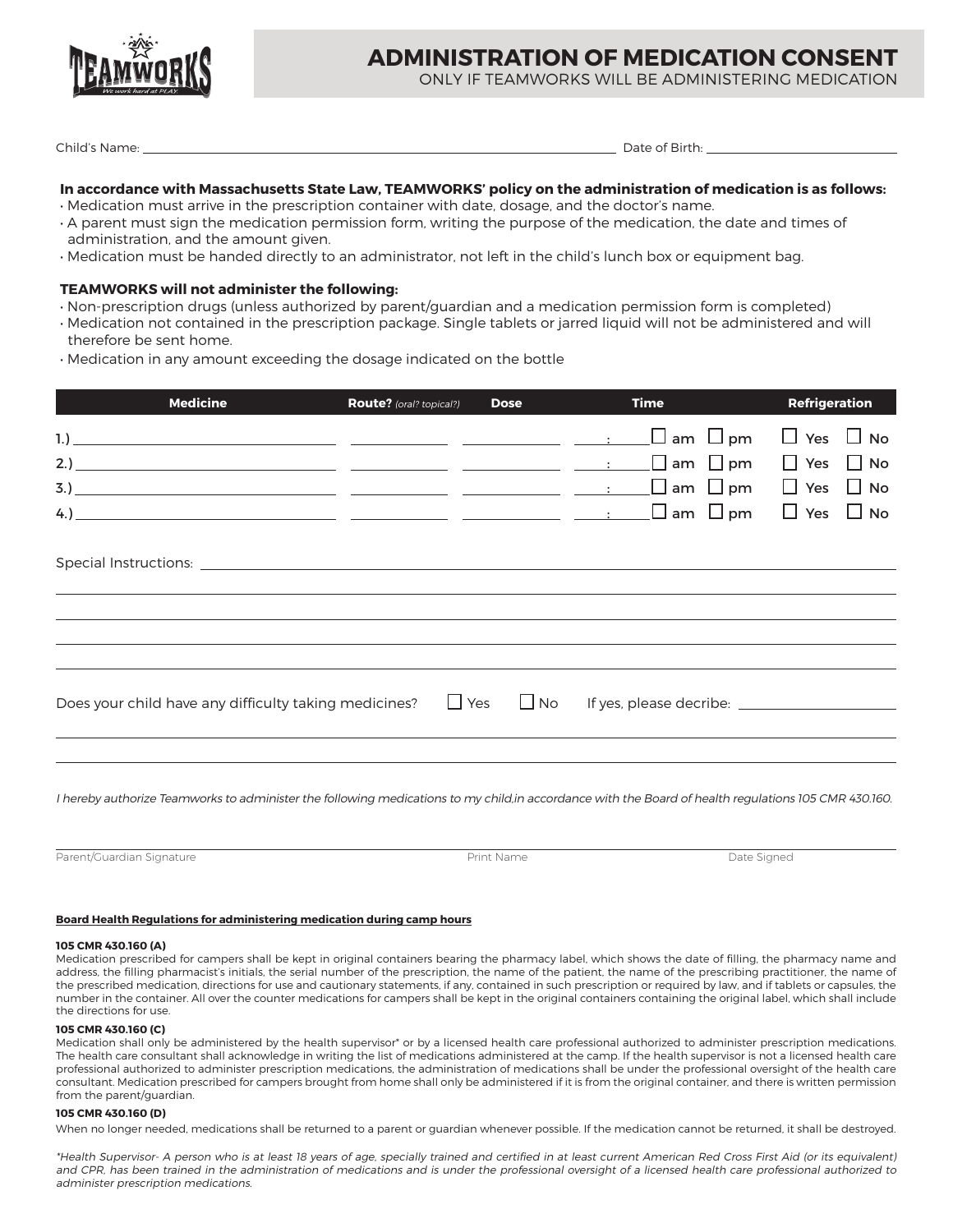

SUNSCREEN/ EMERGENCY /PICK-UP/ HEALTH POLICY

Child's Name:

### **SUNSCREEN PERMISSION FORM**

I understand that it is my responsibility to apply sunscreen to my child each morning before Summer Camp. I give permission for sunscreen to be re-applied during the day 1-2 times for the period that my child is attending camp.

Signature: Print Name: Date:

# **EMERGENCY AUTHORIZATION AND CONSENT FORM**

I understand that every effort will be made to contact me in the event of an emergency requiring medical attention for my child However; if I cannot be reached I hereby authorize Teamworks to transport my child to Winchester Hospital, and to secure for my child the necessary medical treatment. I understand the staff members of Teamworks are trained in the basics of First Aid and I authorize them to give my child first aid when appropriate.

| $\sim$ $\cdot$<br>Signature<br>. | $v_{\rm H}$<br>'Ndi.<br>. | Jate |
|----------------------------------|---------------------------|------|
|                                  |                           |      |

# **EMERGENCY CONTACT AND RELEASE FORM**

In case of an emergency, please give names of persons who can be called and are authorized to pick-up your child if we cannot reach a parent (please attach another sheet if more room is needed).

**PICK-UP AUTHORIZATION:** (At camper sign-out, I authorize the following people to pick up my child from camp: For your child's safety, A PICTURE ID IS REQUIRED each and every time your child is picked-up)

|                                   |                                                                                                                                                                                                                                  | <b>EMERGENCY CONTACT?</b> |   |
|-----------------------------------|----------------------------------------------------------------------------------------------------------------------------------------------------------------------------------------------------------------------------------|---------------------------|---|
|                                   |                                                                                                                                                                                                                                  | Y                         | N |
|                                   |                                                                                                                                                                                                                                  |                           |   |
|                                   |                                                                                                                                                                                                                                  | Υ                         | N |
|                                   |                                                                                                                                                                                                                                  |                           |   |
|                                   |                                                                                                                                                                                                                                  | Y                         | N |
|                                   |                                                                                                                                                                                                                                  |                           |   |
|                                   |                                                                                                                                                                                                                                  | Υ                         | N |
|                                   |                                                                                                                                                                                                                                  |                           |   |
| <b>NOT AUTHORIZED TO PICK-UP:</b> |                                                                                                                                                                                                                                  |                           |   |
|                                   | $\frac{1}{2}$ (1) and 1) and 1) and 1) and 1) and 1) and 1) and 1) and 1) and 1) and 1) and 1) and 1) and 1) and 1) and 1) and 1) and 1) and 1) and 1) and 1) and 1) and 1) and 1) and 1) and 1) and 1) and 1) and 1) and 1) and |                           |   |

# **HEALTH POLICIES AND GUIDELINES**

Teamworks does have a healthcare consultant on-call. Our consultant has advised us on our health policies, and will always be available to advise us in both acute and chronic medical situations. As part of our health care policy, Teamworks cannot accept any child with a diagnosed communicable disease (measles, mumps, chicken pox, COVID-19, ebola, etc). Please do not send your child to Teamworks if he/she shows signs of possible contagious diseases (new cold, sore throat, fever, rashes, diarrhea, vomiting, etc). Teamworks does not have sufficient staff or facilities to care for sick children. A parent should not bring their child to our facility if he/she is too ill to participate in activities, if the child requires special attention due to their illness, or if any signs of poor health are evident. The health of all children and staff is in jeopardy if an ill child is allowed to attend. Parents must notify the staff if their child has been exposed to an infectious disease so we can alert the families of the children attending the program. If during the day the Teamworks staff notices a child is unable to participate in activities due to poor health, the parent will be called to come and pick up the child. If a parent cannot be reached, an emergency contact will be called. It is the responsibility of the parent to notify Teamworks if there should be any changes regarding emergency numbers or contacts. If you decide that your child should remain at home, please call and inform Teamworks of the absence.